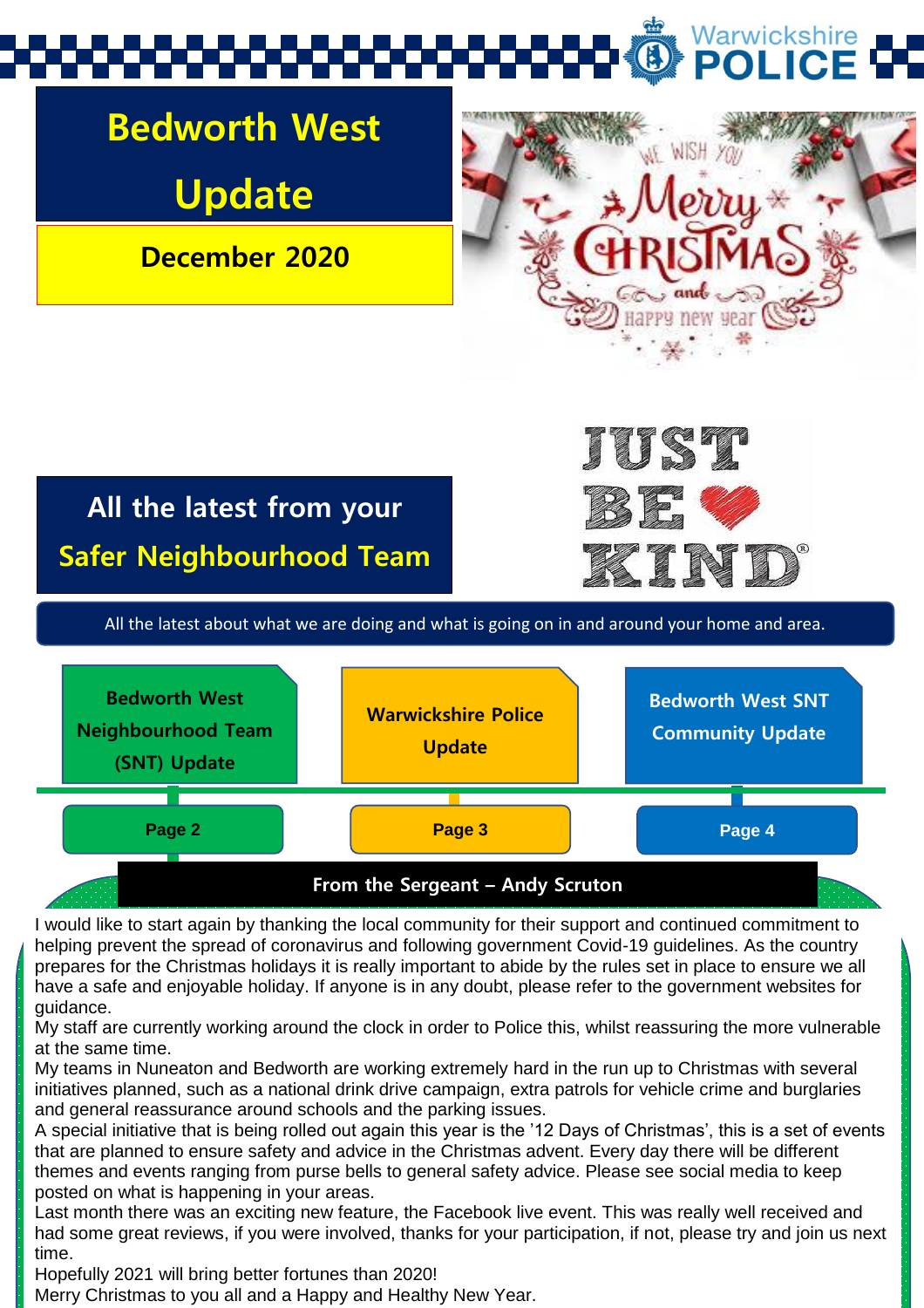

**Bedworth West Neighbourhood Team (SNT) Update** 

#### **How to keep up with Bedworth West Safer Neighbourhood Team** We are on Twitter: **@Warwickshirepolice** We are on Facebook: **Nuneaton & Bedworth Police**

**Out and about with Bedworth West SNT**

Drugs Warrant - Executed at an address on Newtown Road. Two people arrested for possession with intent to supply. They have been released under investigation whilst enquires are ongoing.



Car doors – several hundred car door handles tried throughout the month. On average 10% of vehicles left insecure and valuables accessible for theft. All keepers spoken with and were very happy they had been notified.



- Male wanted on recall located and returned to prison to serve the remainder of his sentence.
- Op Cera: We are continuing to patrol hot spot areas whereby groups of youths who gather, to then go on to cause ASB, are targeted and dispersed. We are looking to engage with the youths to see what help/guidance we can offer them as they progress towards early adult life

# **Update on our priorities….**

- Covid–19 Breaches High visibility patrols around the local shops and stores. Advice given where required but all in all very happy with peoples attitude towards the pandemic.
- Vehicle Crime several hundred car door handles tried throughout the month. On average 10% of vehicles left insecure and valuables accessible for theft. All keepers spoken with and very happy.
- Burglary The team continue to gather intelligence and patrol hotspot areas.
- Speeding Two hot spot areas were patrolled and speed gun used to issue warnings to those failing to adhere to the speed limit.
- School Parking Patrol A further 28 tickets were given out this month for parking offences for unnecessary obstruction of the highway.
- Fly Tipping The team continue to patrol hot spot areas. Please report via 101 if you witness flytipping.

If you have any suggestions or concerns regarding the above, please do not hesitate to make contact with the team.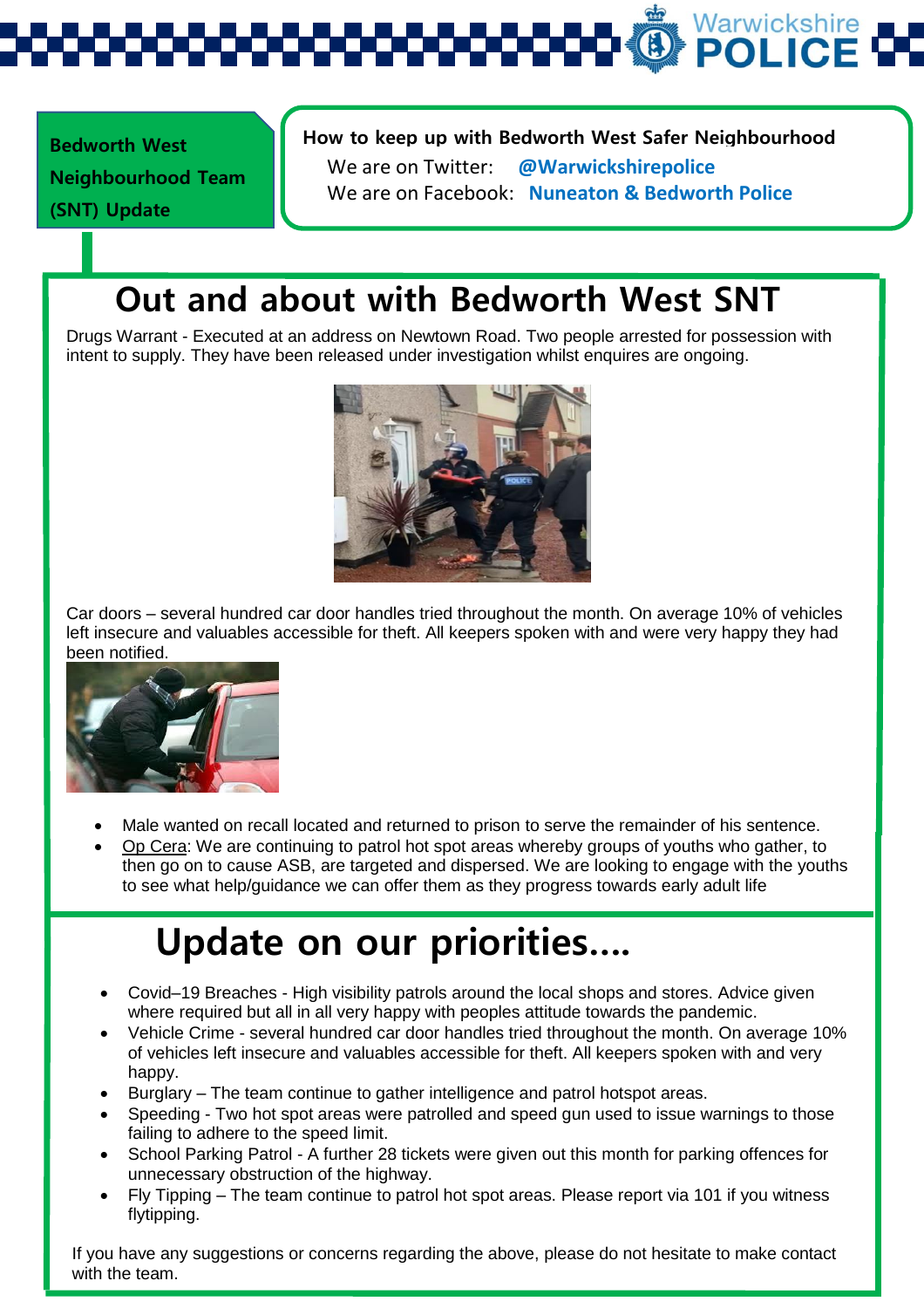# Warwickshire



### **Monthly Message from Beat Manager PC Naughton**

Hello all, thank you for taking the time to read through our progress so far this month. In the upcoming weeks, we have more operations and warrants in the pipeline which will focus more on vehicle crime, increase in burglaries and drug warrants.

The team and I are hoping you are all well, staying safe, continuing to abide by government guidelines and we will all be rewarded by some much needed family time during the upcoming festive period.

The team and I would like to wish you all a very Merry Christmas and a safe new year!